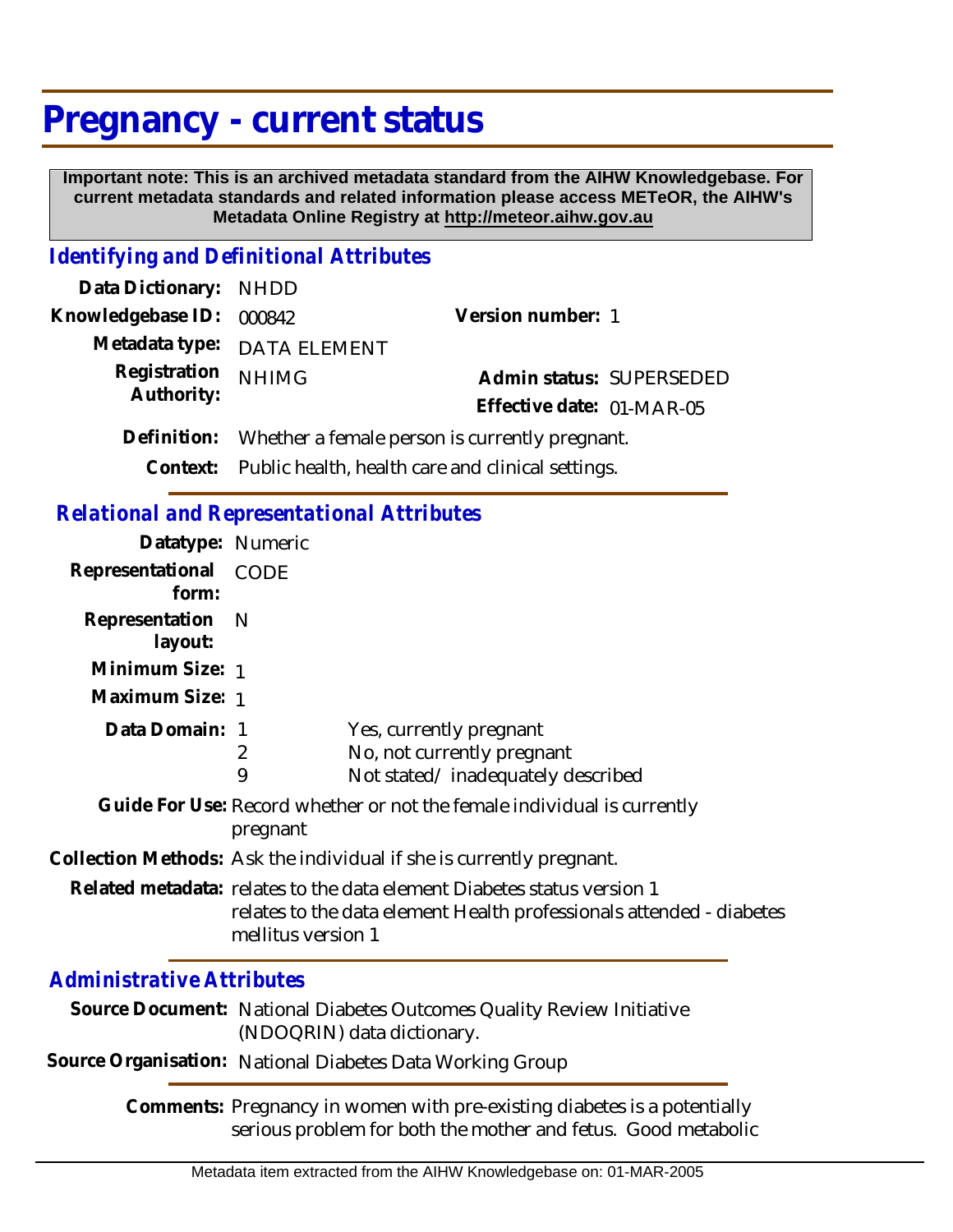control and appropriate medical and obstetric management will improve maternal and fetal outcomes. The diagnosis or discovery of diabetes in pregnancy (gestational diabetes), identifies an at risk pregnancy from the fetal perspective, and identifies the mother as at risk for the development of type 2 diabetes later in life.

Following Principles of Care and Guidelines for the Clinical Management of Diabetes Mellitus diabetes management during pregnancy includes:

-Routine medical review every 2-3 weeks during the first 30 weeks and then every 1-2 weeks until delivery.

-Monitor HbA1c every 4-6 weeks or more frequently if indicated to ensure optimal metabolic control during pregnancy.

-Advise patients to monitor blood glucose frequently and urinary ketones.

-Initial assessment and on going monitoring for signs or progression of diabetes complications.

-Regular routine obstetric review based on the usual indicators.

Management targets

-Blood glucose levels:

Fasting <5.5 mmol/L

 Post-prandial < 8.0 mmol/L at 1 hour, < 7mmol/L at 2 hours.

-HbA1c levels within normal range for pregnancy. (The reference range for HbA1c will be lower during pregnancy).

-The absence of any serious or sustained ketonuria.

Normal indices for fetal and maternal welfare. Oral hypoglycaemic agents are contra-indicated during pregnancy and therefore women with pre-existing diabetes who are treated with oral agents should ideally be converted to insulin prior to conception.

What to do if unsatisfactory metabolic control: -Explore reasons for unsatisfactory control such as diet, intercurrent illness, appropriateness of medication, concurrent medication, stress, and exercise, and review management. -Review and adjust treatment.

-Consider referral to diabetes educator, dietitian, endocrinologist or physician experienced in diabetes care, or diabetes centre.

NHIM Physical wellbeing *Data Element Links Information Model Entities linked to this Data Element*